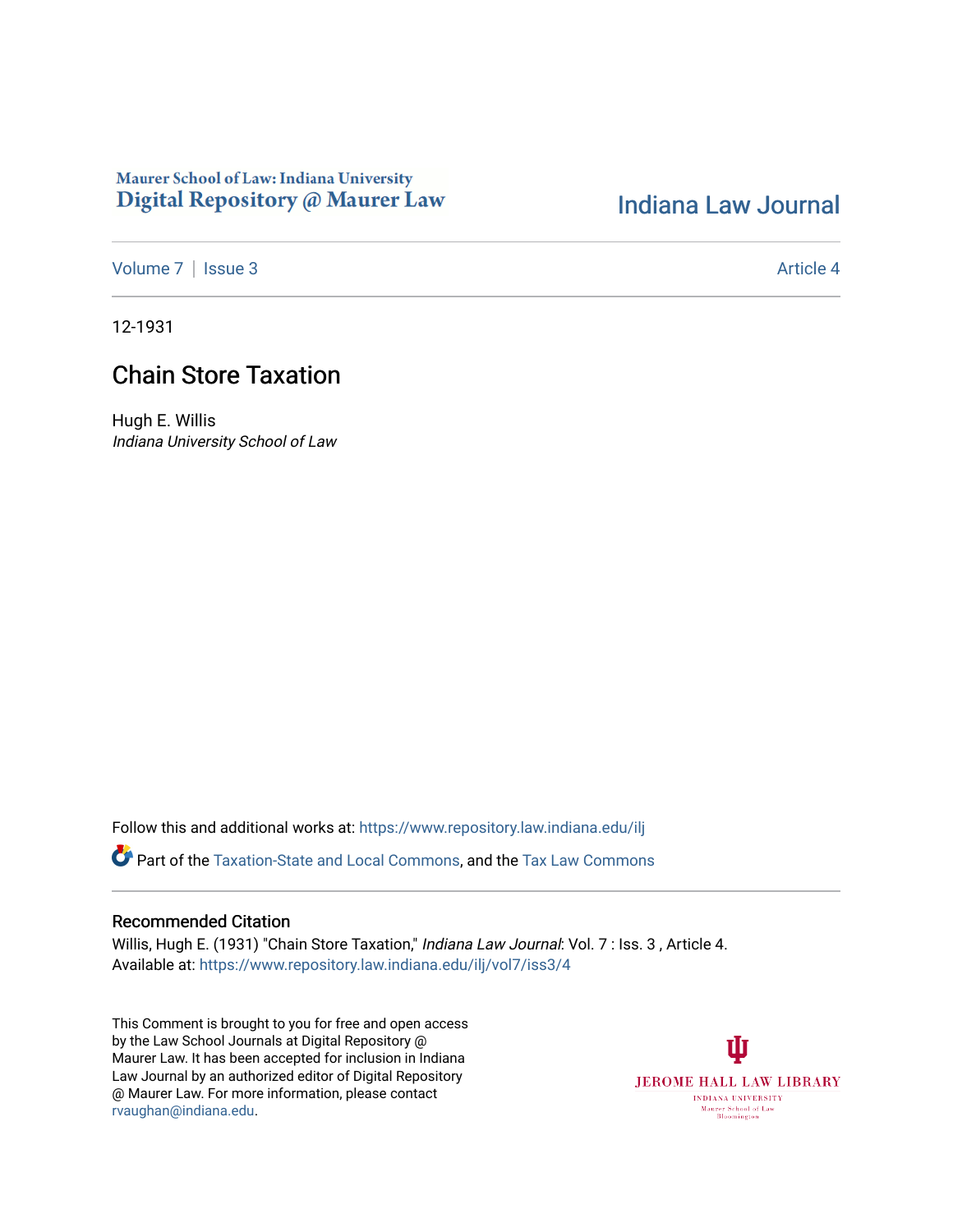#### **COMMENT**

#### CHAIN STORE TAXATION

On May 18, 1931, the United States Supreme Court upheld the Indiana chain store tax law.' This last fall the Supreme Court denied a rehearing in this case, and also upheld a similar chain store tax law of the state of North Carolina,2 so that it

*1 State Board of Tax Commisioners of Indiana et al. v. Jackson,* **51** *S.* **Ct.** 540 **(1931).**

*<sup>2</sup>faxwell v. The Great Atlantic & Pacific Tea Co.,* **51 S. Ct. (1931).**

**179**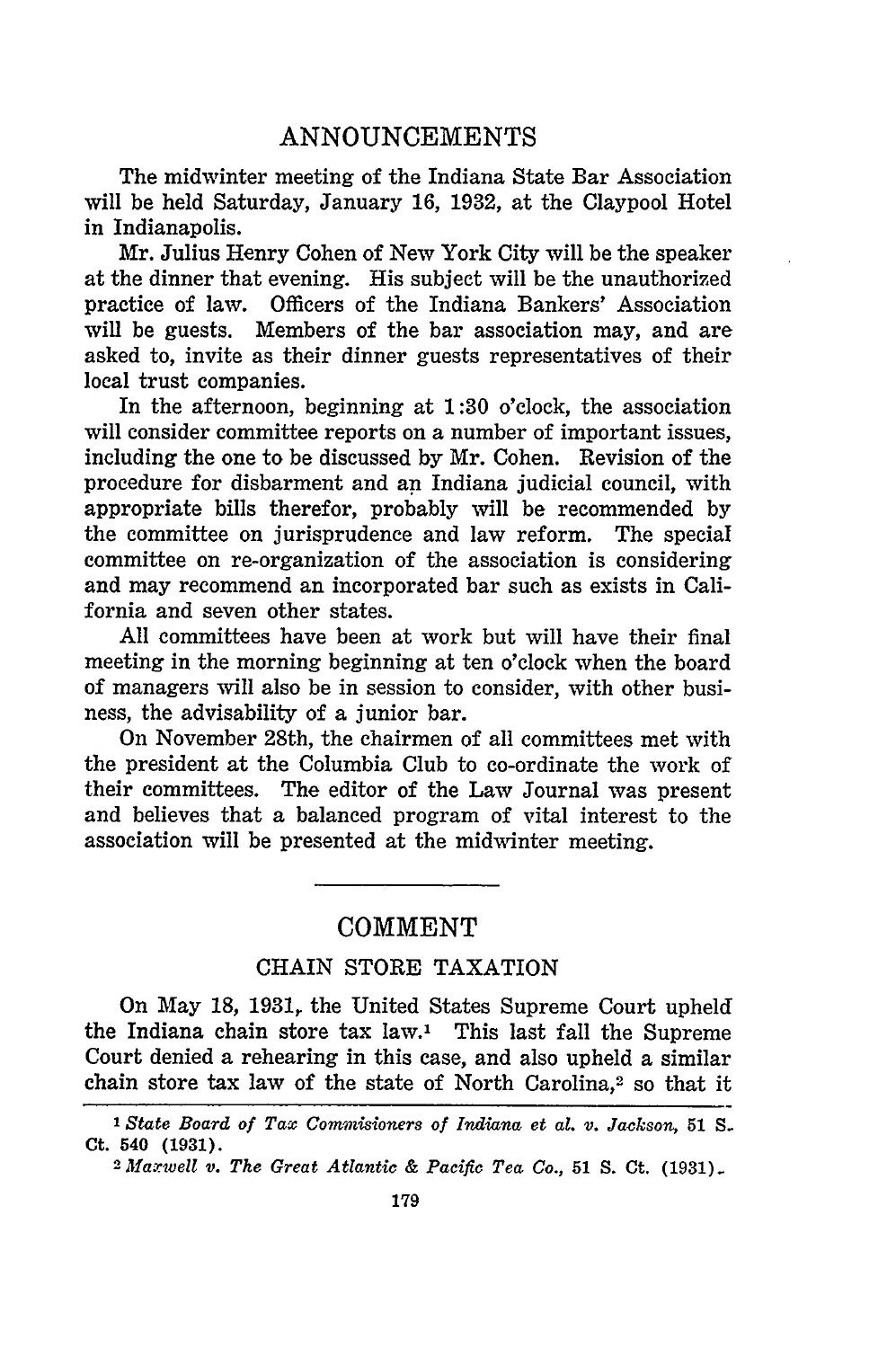may now be taken for granted that chain store taxation is constitutional.

The decision in the Indiana case was a five to four decision by the five members of the Supreme Court ranked as liberals. Is the decision a liberal decision?

The Indiana law involved a tax of three dollars upon one store, ten dollars upon two to five stores, fifteen dollars upon .six to ten stores, twenty dollars upon eleven to twenty stores, and twenty-five dollars upon twenty-one or more stores operated under the same general management, supervision, or ownership.<sup>3</sup> The North Carolina law provided for a license tax of fifty dollars upon each store in excess of one operated by the same individual or corporation.4 Hence the fact that a tax was levied upon every store under the Indiana law would seem to be irrevelant.

Jackson of Indianapolis operated two hundred twenty-five stores in that city, and was required to pay a tax of five thousand four hundred forty-three dollars, a tax eighteen hundred times as large as that paid by the operator of only one store, although two department stores in the same city each did a business eight times as large as his total business, and one of them operated one hundred twenty-four separate departments, and the other eighty-six separate departments.<sup>5</sup>

If the above Indiana law was enacted under the police power, in order to be held constitutional there would have to be found a sufficient social interest and proper classification. The law, **if** a police measure, would undoubtedly be bad on both of these grounds.

In the first place, no sufficient social interest could be found to uphold the law. If any social interest were to be found it would have to be found in the protection of the independent merchants. It would be just as easy to find a social interest in the protection of chain stores. The proper answer un- -doubtedly is that there is no social interest in the favor of

**<sup>3</sup>**Indiana Acts, 1929, c. 207.

<sup>4</sup>**N. C.** Acts, 1929, c. 345, sec. 162.

<sup>&</sup>lt;sup>5</sup> During the past two years more than eighty bills designed to place heavier tax burdens upon chain store systems than upon independent retail merchants have been introduced into the legislatures of the various states, and seven of these bills have been enacted into laws. During the next sessions of our state legislatures undoubtedly more such laws will be enacted.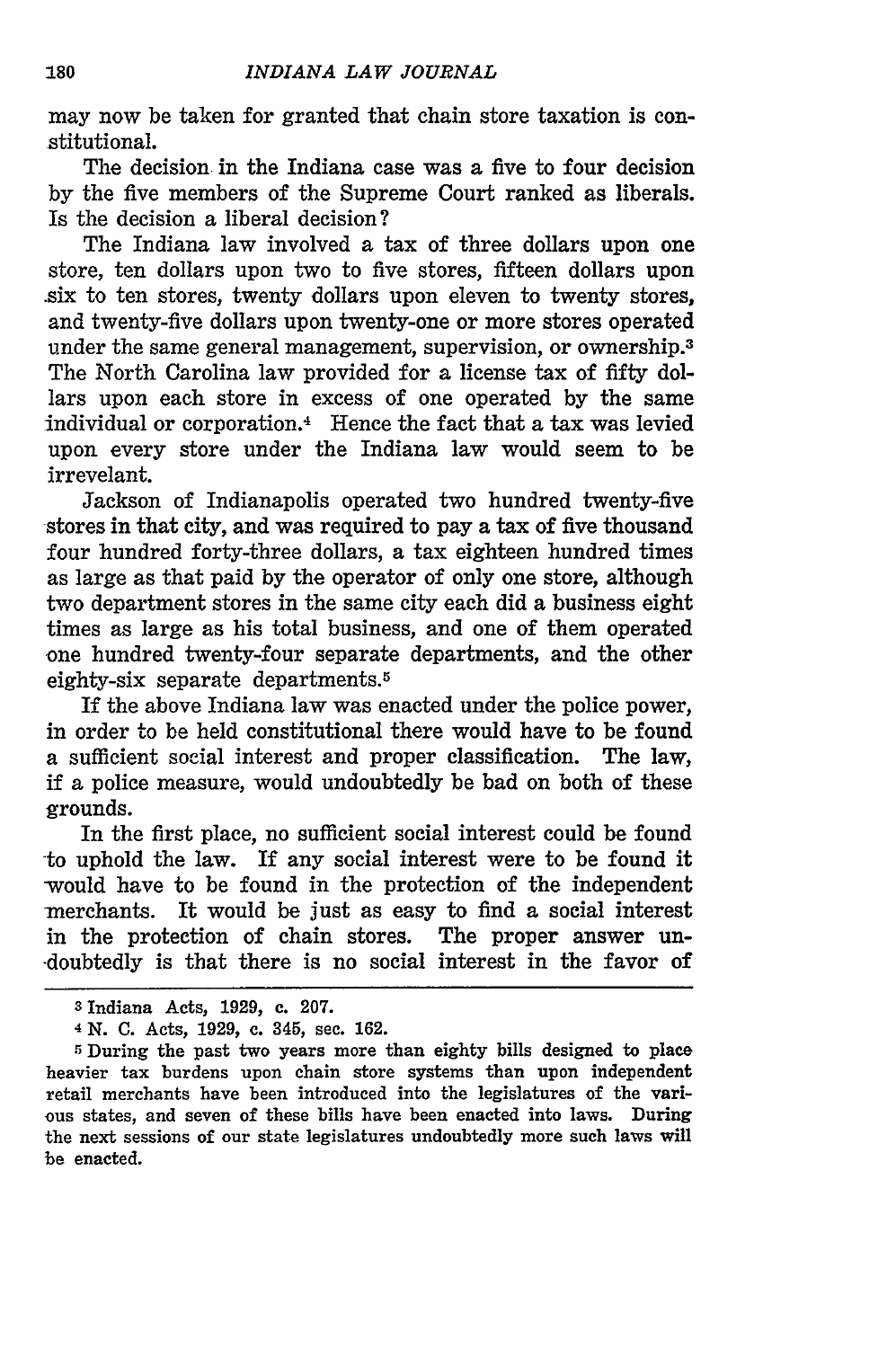either one of these classes as such. If there is any social interest, it would have to be a broader social interest and one for the protection of society as a whole. If the matter were looked at from this standpoint, the public as a whole might find more benefit in the protection of chain stores than in the protection of independent stores because of the lower prices, better goods, and better service which the public seems to be obtaining. **Up** to date the cases seem to be against the exercise of any such police power. Even the suggestion of the prevention of monopoly has not been enough to influence the courts to uphold such an exercise of the police power.<sup>6</sup> That the statute was an exercise of the police power was not pressed in the lower court, and the Supreme Court treated the law as a tax measure. Yet it is obvious that the purpose of the law was really to hurt the chain stores and help the independent merchants. The independent merchants have been the small, but aggressive, minority which has been backing such legislation, and, wherever legislation has been passed, they have been the procuring cause thereof.

In the second place, it is doubtful if the Supreme Court would hold that it is a proper classification for the police power to put chain stores into one class, and other stores into another. A court which has held it is not proper classification for a minimum wage law to put women into one class and men into another ;7 nor for the purpose of regulation to put co-operative gins into one class and other gins into another;8 nor for the purpose of insurance to put auto drivers carrying dairy products into one class and all other auto drivers into another class<sup>9</sup> would hardly uphold as a police regulation a classification putting chain stores into one class and other stores into another.<sup>10</sup>

*<sup>7</sup>Atkins v. Children's Hospital, etc.,* **261** U. **S. 525** (1923).

*s Frost v. Corporation,* **278** U. **S. 515 (1929).**

*<sup>9</sup>Smith v. Cahoon,* **51 S.** Ct. **582 (1931).**

**10** State courts have refused to uphold anti-department store laws because they could find no reasonable basis for distinguishing between them and other stores. *State ex rel Wyatt v. Ashbrook,* 154 Mo. **375 (1900);** *Chicago v. Netcher,* 183 **I1.** 104 **(1899).**

*<sup>6</sup> Liggett v. Baldridge,* **27& U. S. 105 (1928);** *Keystone Grocery Co. v. Huster,* Alleghany Co. Ct., Md., equity case No. 10,922 (1927), unreported; Becker and Hess, "The Chain Store License Tax and the Fourteenth Amendment," **7** North Carolina Law Rev. 115; Simms, "Chain Stores and the Courts," **17** Virginia Law Rev. **313;** Strawn, "Baiting the Chain Store," (November, **1930)** Chain Store Age **27;** 40 Yale Law Jour. 431; 15 Minn. Law Rev. 341; **77 U.** of Pa. Law Rev. 426.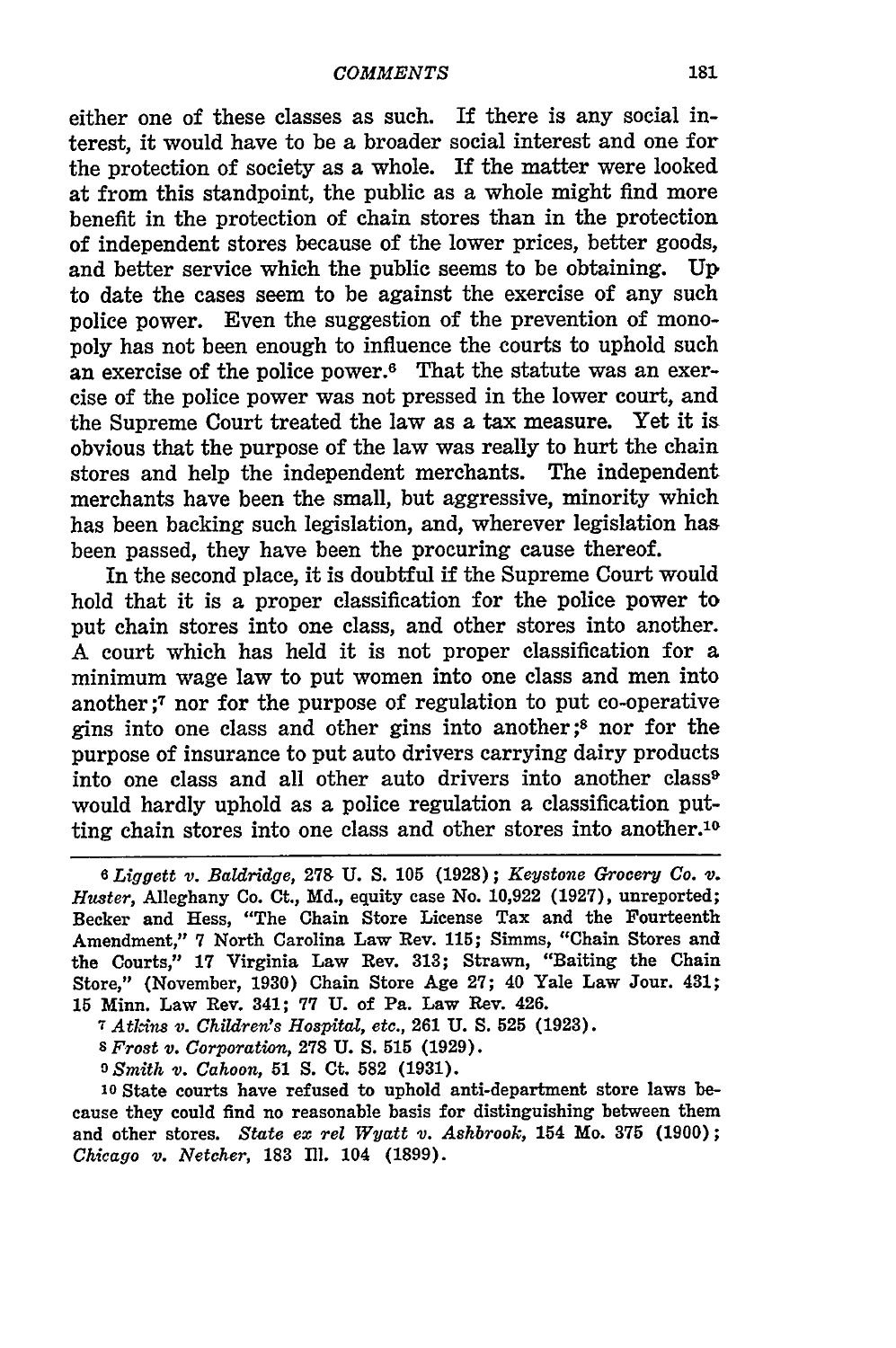If the law were a tax law for the purpose of regulation, or a police regulation in the guise of taxation, under the latest decisions of the United States Supreme Court the law would be unconstitutional<sup>11</sup> although it is true these latest decisions are in conflict with some earlier decisions of the United States Supreme Court.<sup>12</sup> If the Indiana law was not a direct exercise of the police power, it would seem to be an exercise of the police power in the guise of taxation, or an exercise of the power of taxation for the purpose of police regulation. The height of the tax as the number of stores increases would seem to prove this, but the court repudiated this interpretation as much as the police power interpretation.

Since the court treated the Indiana law as a revenue measure pure and simple, its constitutionality will depend upon whether or not it was for a public purpose, was based upon proper classification, and was uniform, if the Indiana rule of uniformity applies to such a tax.

While the Indiana constitution<sup>13</sup> has a requirement of uniformity for taxation, it has been held by the Supreme Court of Indiana that this provision relates only to property taxes, and does not relate to inheritance taxes, $14$  or to excise taxes. $15$ Hence the rule of uniformity is not involved by the law under consideration.

It has been suggested that in order to have a public purpose there would have to be found a public purpose in the preservation of the independent merchant,<sup>16</sup> or a public purpose in preventing monopoly.17 However, neither of these suggestions is sound. Evidently the writers were thinking of the police power instead of taxation. Public purpose for taxation can be found if the revenue obtained from taxation is devoted to any public purpose. The motive for the taxation or the method whereby the tax is raised is irrelevant. The vital thing is how the money is to be spent. Since no special purpose for this taxation was

**<sup>13</sup>**Constitution of Indiana, Article 10, Sec. 1.

*14 Crittenberger v. State,* **189** Ind. 411 (1920).

*1 5Gafill v. Bracken,* **195** Ind. **551 (1925).**

**16** Becker and Hess, "The Chain Store License Tax and the Fourteenth Amendment," *supra.*

**17** 40 Yale Law Jour. 436, *supra.*

*<sup>11</sup>Bailey v. Drexel Furniture Co.,* 259 U. S. 20; (1922); *Trusler v. Crooks,* 269 U. S. **475** (1926).

<sup>12</sup>*Veazie Bank v. Fenno,* **8** Wall. **533 (1869);** Head Money Cases, 112 U. **S. 580** (1884); *McCray v. U. S.,* **195** U. S. **27** (1904).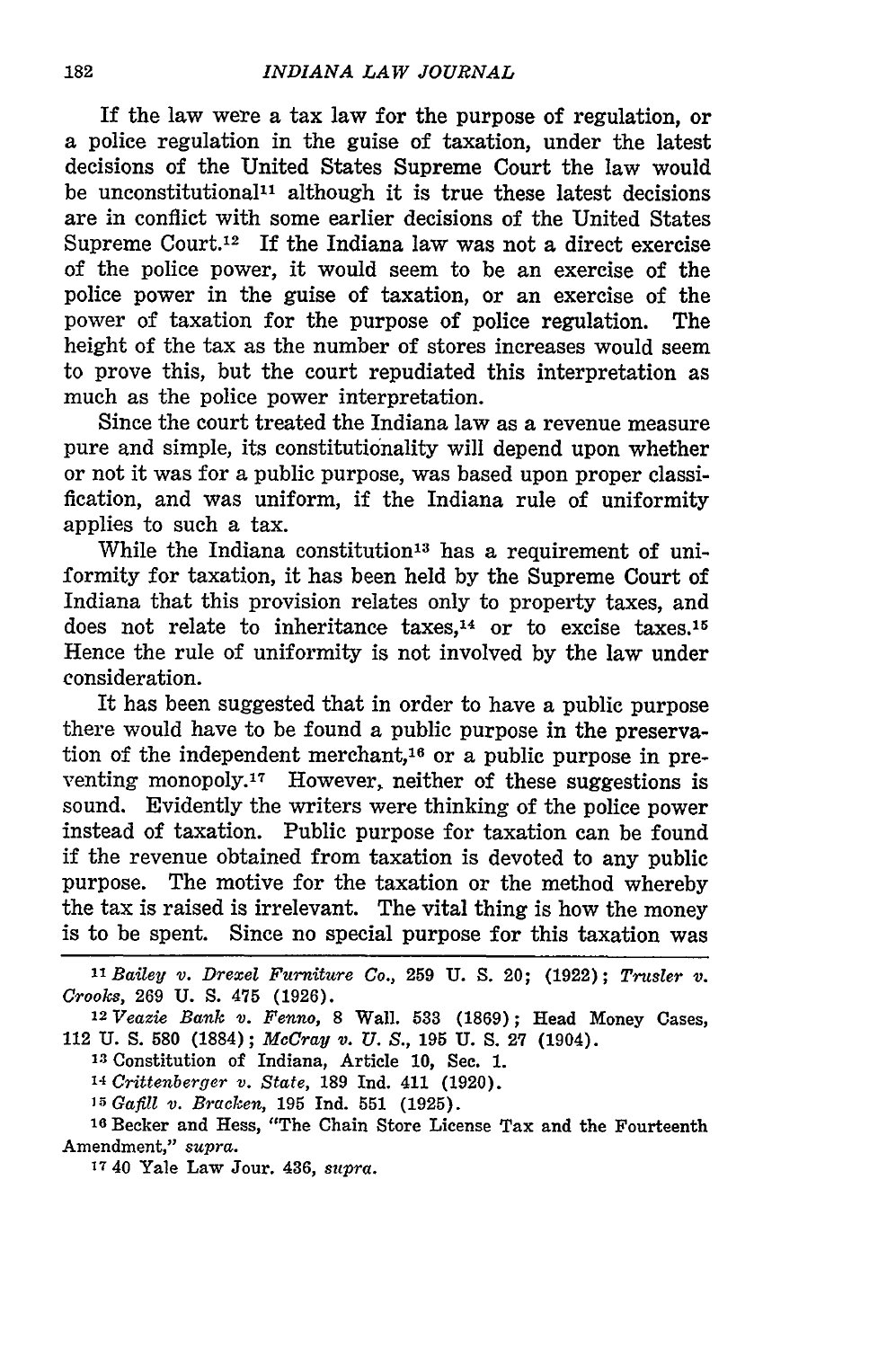named, of course the money obtained from taxation would go into the common fund with other revenue, and no question could be made as to public purpose.

If the law in question is a true tax law, then, the one great constitutional question involved in it is the question of classification for taxation.

The equality clause of the United States constitution, according to repeated decisions of the United States Supreme Court, forbids class legislation, but does permit classification; but in order to have proper classification the classification must not be arbitrary, but founded upon some reasonable distinction. A mere difference is not enough. There must be a real and substantial difference bearing a reasonable relation to the subject of the legislation. All persons similarly situated must be dealt with similarly. There must be a substantial, rational basis for a disparity of legislative treatment, and this basis must have some relation to the purpose of the statute. There must be a necessity for classification springing from manifest peculiarities clearly distinguishing those of one class from those of each of the other classes.18

In applying this test the United States Supreme Court has been very liberal. It has upheld a classification which has put planters and farmers in one class and other people in another class for the purpose of taxing the business of refining sugar ;19 a classification which has put one kind of corporations in one class and other kinds of corporations in another **;20** a classification of residents and nonresidents for the purpose of an inheritance tax ;21 a classification of people into lineal heirs and collateral heirs for the purpose of an inheritance  $\text{tax}$ ;<sup>22</sup> a classification of warehouses into those situated on the right of way of a railroad and others for a license tax **;23** a classification of laundries into hand laundries and steam laundries for the purpose of a license  $\text{tax }$ ;<sup>24</sup> a classification of bankers into private bank-

**iN** *State Board of Tax Commissioners of Indiana, v. Jackson, supra; Lozilsville Gas Co. v. Coleman,* **277** U. S. **32, 37** (1928); *Crescent Oil Co. V. Mississippi,* **257** U. S. 129, **137** (1921); *Southern Railway Co. v. Greene,* 216 **U.** S. 400, 417 (1910); Ayars' Appeal, 122 Pa. 266, 281 **(1889).**

*<sup>19</sup>American Sugar Co. v. Louisana,* **179** U. S. 89 (1900).

**<sup>20</sup>***Flint v. Stone Tracy Co.,* 220 **U.** S. 107 **(1911).**

*<sup>21</sup>Maxwell v. Bvgbee,* **250** U. **S. 525** (1919).

**<sup>22</sup>***Alagoun v. Illinois Trust and Savings Bank,* **170** U. **S. 283 (1898).**

*<sup>23</sup>Cargill v. Minnesota,* 180 U. **S.** 452 (1901).

**24** *Quong Wing v. Kirkendall,* **223** U. S. **59** (1912).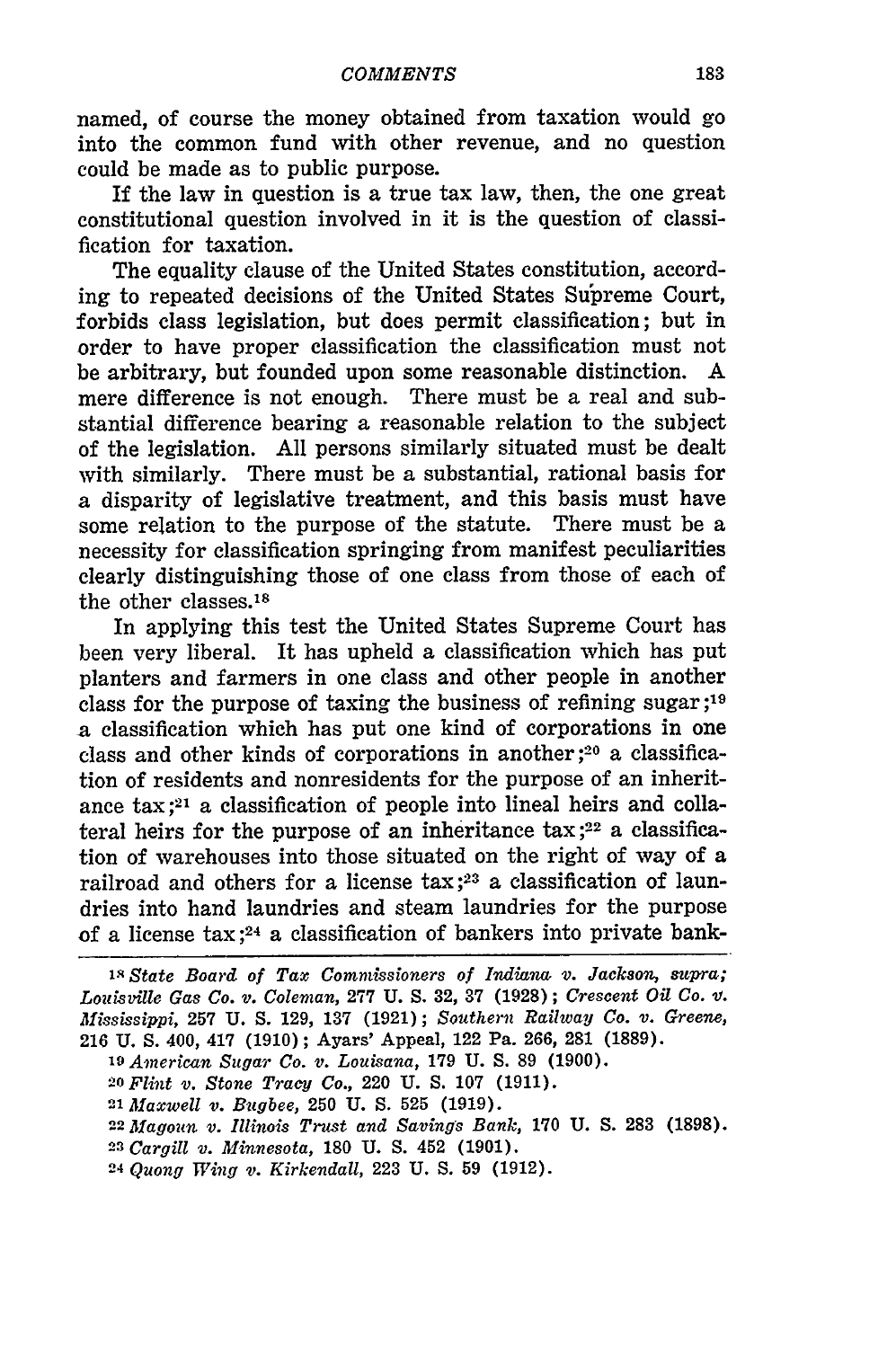ers and others lending money on different security for the purpose of a license  $\text{tax}:^{25}$  a classification of theatres into those charging higher admissions and those charging smaller admissions for the purpose of license fees;  $2<sup>6</sup>$  a classification of persons into those selling from stores and those selling by means of wagons for a license tax;<sup>27</sup> and a classification of persons selling merchandise with profit sharing certificates and those not using such certificates for an occupation tax.28 Yet, in all these cases, in spite of its liberality, the Supreme Court, with the possible exception of the hand laundry case, has found some real reason for the classifications it has upheld.

Where the state courts and the United States Supreme Court have not been able to find a reason for classifications, they have held them unconstitutional. When it has come to cases closely resembling the chain store tax classification herein, classifications have not been upheld, because the courts have not been able to find any real reason therefor. The North Carolina Supreme Court held unconstitutional its first chain store tax law which levied a license tax upon each retail store operated by a person maintaining six or more stores,<sup>29</sup> but when its law was changed to impose a tax on each store in excess of one, the North Carolina Supreme Court, for some reason, upheld the constitutionality of the new law,<sup>30</sup> although it is difficult to see any distinction in principle between the two cases. The Indiana law above referred to was declared unconstitutional by three judges of the United States statutory court sitting in the Southern District of Indiana, Indianapolis Division,<sup>31</sup> and two other United States district courts have followed the rule laid down in the Jackson case.<sup>32</sup> The Georgia Supreme Court declared its chain store tax law unconstitutional after reversing the decision of the Superior Court for Fulton county.<sup>33</sup> The Supreme Court of Kentucky held unconstitutional a license tax

**<sup>25</sup>***Bradley v. Richmond,* **227 U. S. 477 (1913).**

*<sup>26</sup>Metropolis Theatre Co. v. Chicago,* **228 U. S. 61 (1913).**

*<sup>27</sup>Singer Sewing Machine Co. v. Brickell,* **233 U. S.** 304 (1914).

*<sup>28</sup> Rast v. Van Deman,* 240 **U. S.** 342 (1916).

**<sup>29</sup>***Great Atlantic and Pacific Tea Co. v. Doughton,* 196 **N. C.** 145 (1928). *<sup>30</sup>Great Atlantic and Pacific Tea Co. v. Maxwell,* **199 N. C.** 433 (1930). **<sup>31</sup>***Jackson v. State Board of Tax Commissioners,* **38** Fed. (2nd) **652 (1930).**

**<sup>32</sup>***Southern Grocery Stores v. South Carolina Tax Commission,* **(S.** Car.) (July **18,** 1930); *Penney Stores, Inc. v. Mitchell,* (Miss.) (Sept. 9, 1930). **33** *F. W. Woolworth Co. v. Harrison,* **156 S.** E. 904 (1931).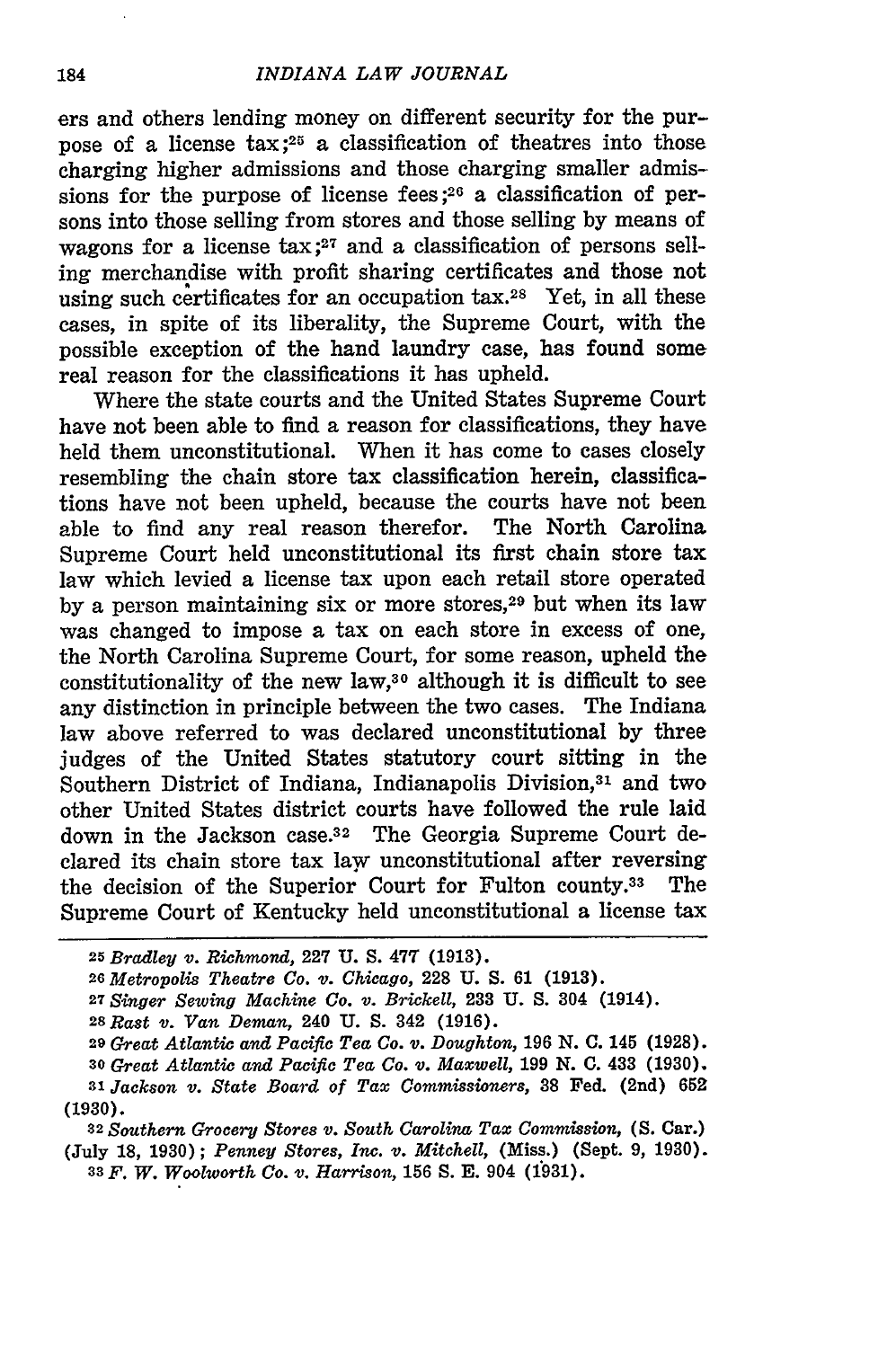on cash and carry grocery stores higher than the tax upon other grocery stores. 34 In the recent case of *Quaker City Cab Co. v. Pennsylvania:3* the United States Supreme Court held that it was unconstitutional to put corporations engaged in general taxicab business into one class and individuals and partnerships engaged in the same business into another class for the purpose of a tax upon gross receipts.

In the light of the above decisions it would seem that both from the standpoint of authority and of principle there is no basis for classifying chain stores in one class and other stores in another class for the purpose of license taxes. In the argument of the Indiana case a number of characteristics of the chain stores were urged upon the Supreme Court, evidently successfully. Among these were quantity buying, buying for cash, skill in buying, warehousing, large capital, sales policy, greater turnover, better advertising, standard displays, concentration of management, special accounting, and standardization of policies, management, and goods, but as was pointed out in the dissenting opinion of Justice Sutherland, all of these characteristics with one exception are not attributable to the chain stores as such. They might equally well characterize any other stores. The only essential difference between chain stores and other stores is the fact of the number of stores and unified control. It would seem that this is not a sufficient basis for classification for taxation. It is both arbitrary and without rational basis for disparity of legislative treatment. Many other enterprises like banks, gasoline stations, and public utility holding companies have many branches or subsidiaries, and unified control; and great department stores have departments, and unified control. If number of stores and unified control were to be the basis of classification for taxation, it would seem that all these other enterprises should be included. Yet the Supreme Court upheld the classification.

The decision of the United States Supreme Court can be rationalized only by taking the position that the court practically dispenses with the requirement of classification and the protection of the equality clause; thereby overrules the decision in the Pennsylvania Taxicab case; and has embarked upon a new policy of giving the states a free hand in the matter of taxation because of the need of revenue and because "the power

<sup>.</sup>' *City of Danville* v. *Quaker Maid,* 211 Ky. 677 (1926). **35277** U. **S. 389** (1928).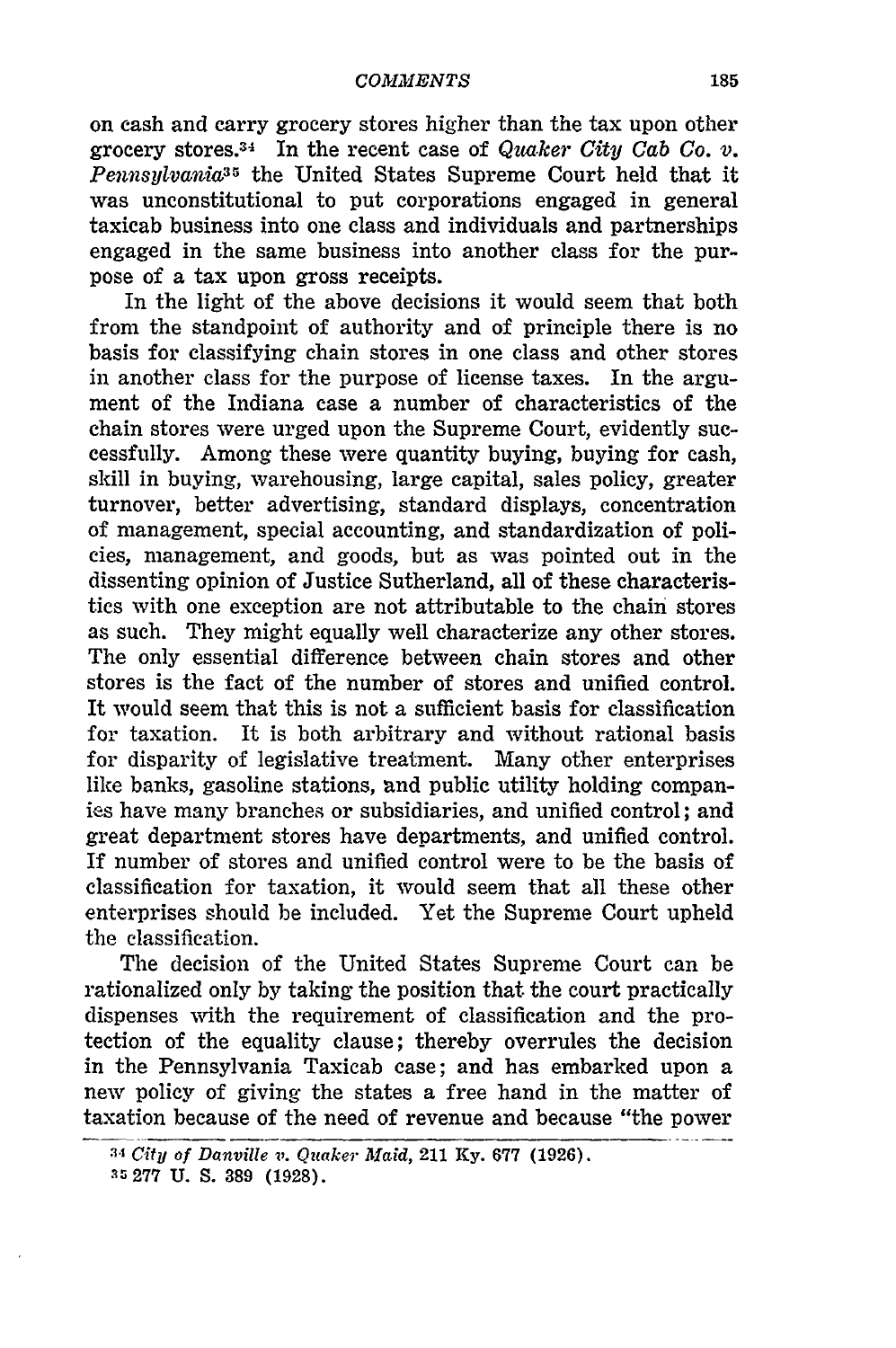of taxation is fundamental to the very existence of the government of the states." This position, of course, gives the states more freedom in the matter of taxation. This has always been the position of Justice Holmes, and it has been announced in a number of his dissenting opinions.<sup>36</sup> This now has evidently become the position of the majority of the court. Perhaps the result of this decision is also the levying of a tax according to ability to pay, although perhaps this is more of a coincidence than a result. **Of** course, as has already been pointed out, there is no difficulty about finding a public purpose. But if the court is going to dispense with the requirement of classification and the protection of equal laws, one cannot help but wonder what will be the final result. Will the Supreme Court permit the taxation of big stores higher than small stores, the taxation of stores making big sales more than stores making small sales, the taxation of cash and carry stores and not other stores, the taxation of department stores and not other stores? If there are no limitations on classification for taxation, it would seem that any sort of classification, no matter how arbitrary or unreasonable, should be upheld. What the results of such a doctrine may possibly be in the future, it is hard to foresee.<sup>37</sup>

*<sup>36</sup>Meyer v. Nebraska,* **262 U. S. 390** (1923); *Liggett v. Baldridge, supra; Truax v. Corrigan,* **257 U. S. 312 (1921);** *Lockner v. New York,* **198 U. S.** 45 **(1905);** *Quaker City Cab Co. v. Pennsylvania, supra.*

**<sup>37</sup>**A question which now arises under the Indiana law is whether or not gasoline filling stations come within its terms so that they must pay the tax. Sec. 1, Sec. 2, and that part of Sec. **5** prescribing fees, of the Indiana act, name only "store" or "stores," but the first part of See. **5,** referring to the persons to pay the fees, names "stores or mercantile establishments." Does the law include gasoline filling stations? By the usual rules of interpretation probably the act should be confined to stores (Sutherland, Statutory Construction). If this were done probably it should be held that gasoline filling stations are stores *(Gunther v. Atlantic Refining Co.,* 277 Pa. 289). If this were not done, it clearly should be held that gasoline filling stations are mercantile establishments.

A restaurant is held not to be a store (although it might well be said that it is selling food instead of service). *(In re Wentworth Lunch Co.,* **159** Fed. 413; *Debenham v. Short,* 199 **S.** W. 1147 (Tex.). But a harness repair shop for repairing and selling harness *(Campbell v. State,* **170** Ark. 936), a bakery *(Richards v. Wash. F. & M. Ins. Co.,* **60** Mich. 420), a butcher shop *(Petty v. State,* **58** Ark. **1),** a junk shop *(Pitts v. City of* Mass. 419) have been held to be stores.

Under such decisions it would seem that gasoline filling stations should also be included in the term stores, and the case of *Gunther v. Atlantic Refining Co., supra,* has done so.